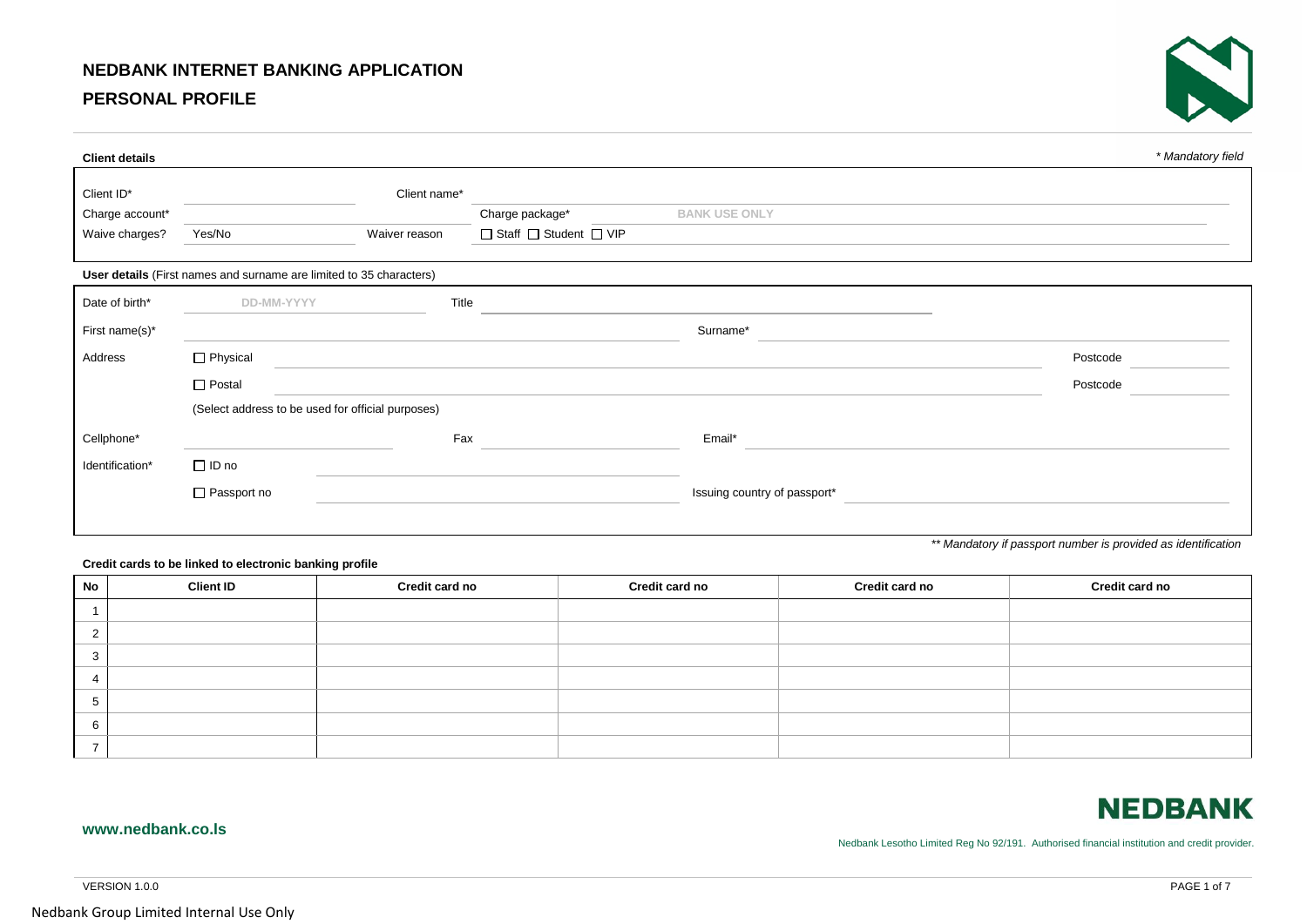## **NEDBANK INTERNET BANKING APPLICATION**

## **PERSONAL PROFILE**



| 10 |  |  |  |
|----|--|--|--|

If more entries are required, please supply additional information as an attachment.

When opening or closing accounts, the accounts will automatically be linked to your internet banking profile.

#### **Limits package**

|    | Package description                  | UL<br><b>BANK USE ONLY</b>                |                                           |                                              |                                                 |                          |                                         |  |
|----|--------------------------------------|-------------------------------------------|-------------------------------------------|----------------------------------------------|-------------------------------------------------|--------------------------|-----------------------------------------|--|
|    |                                      | Initiation limit <sup>1</sup>             |                                           |                                              | Daily limit <sup>1</sup>                        |                          | <b>Effective date</b>                   |  |
|    |                                      | <b>Minimum transaction</b><br>amount      | <b>Maximum transaction</b><br>amount      | <b>Total amount</b>                          | Total no of transactions                        | Cumulative monthly       | Date from when limits<br>are applicable |  |
| No | Transaction type <sup>1</sup>        | Daily minimum<br>transaction amount limit | Daily maximum<br>transaction amount limit | Daily cumulative<br>transaction amount limit | Maximum number of<br>transactions allowed daily | transaction amount limit | DD-MM-YYYY                              |  |
|    | Bank-defined payments                |                                           |                                           |                                              |                                                 |                          |                                         |  |
|    |                                      |                                           |                                           |                                              |                                                 |                          |                                         |  |
| 2  | Payments to Accounts at<br>this Bank |                                           |                                           |                                              |                                                 |                          |                                         |  |
| 3  | Payments to Other Bank<br>Accounts   |                                           |                                           |                                              |                                                 |                          |                                         |  |
|    | Own account transfer                 |                                           |                                           |                                              |                                                 |                          |                                         |  |

<sup>1</sup> If a limit is left blank, the limit for the specific transaction type will be unlimited.

| Name of authorised person |       |     | Authorised signature |      |  |
|---------------------------|-------|-----|----------------------|------|--|
| Signed at                 | Place | Day | Month                | Year |  |

# **NEDBANK**

#### Nedbank Lesotho Limited Reg No 92/191. Authorised financial institution and credit provider.

VERSION 1.0.0 PAGE 2 of 7

**www.nedbank.co.ls**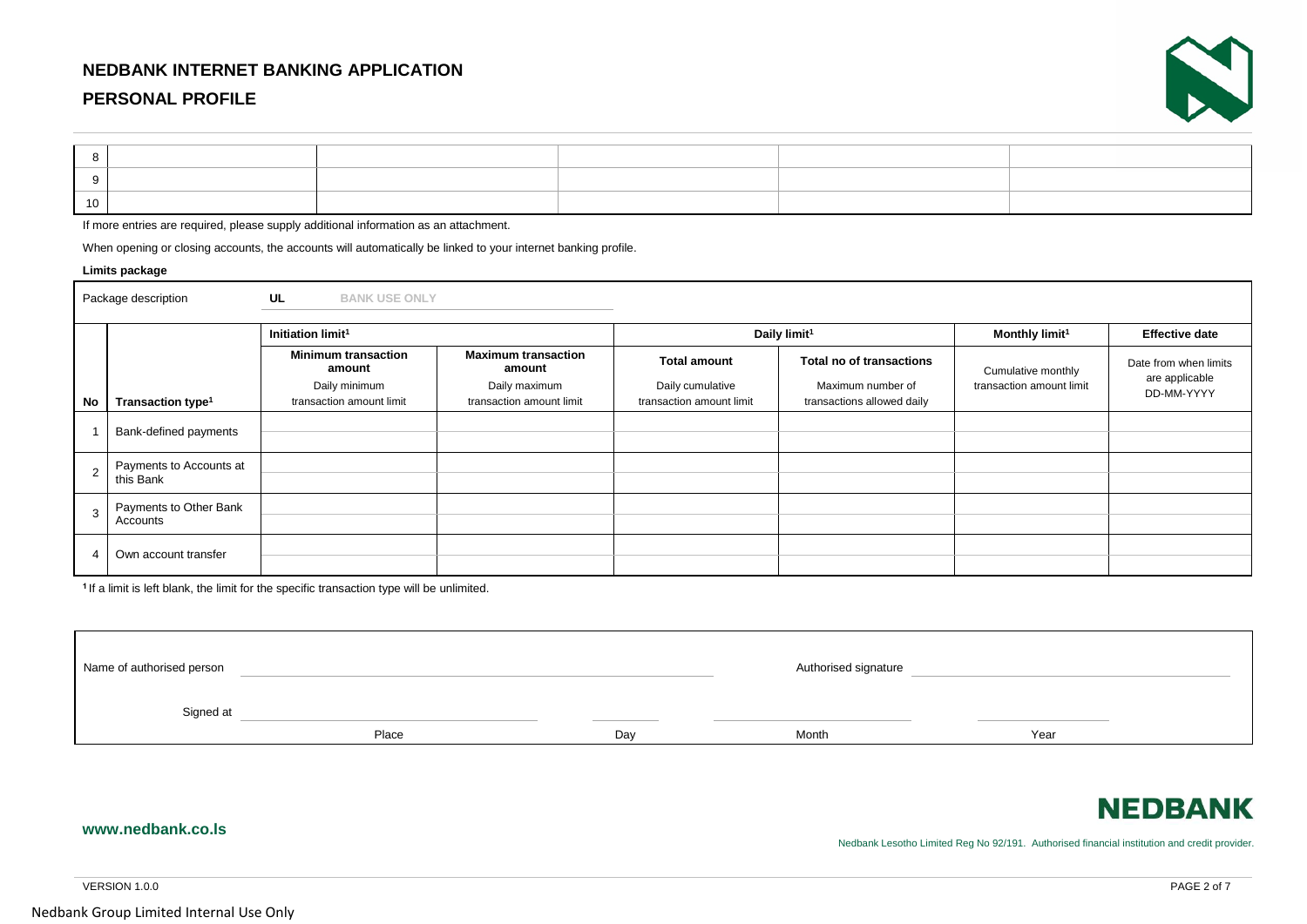## **PERSONAL PROFILE**

| Bank use only            |                |                  |                            |                |      |            |
|--------------------------|----------------|------------------|----------------------------|----------------|------|------------|
| Verified and captured by | Name and CC no | on<br>DD-MM-YYYY | Verified and authorised by | Name and CC no | Date | DD-MM-YYYY |



Nedbank Lesotho Limited Reg No 92/191. Authorised financial institution and credit provider.

Nedbank Group Limited Internal Use Only

**www.nedbank.co.ls**

N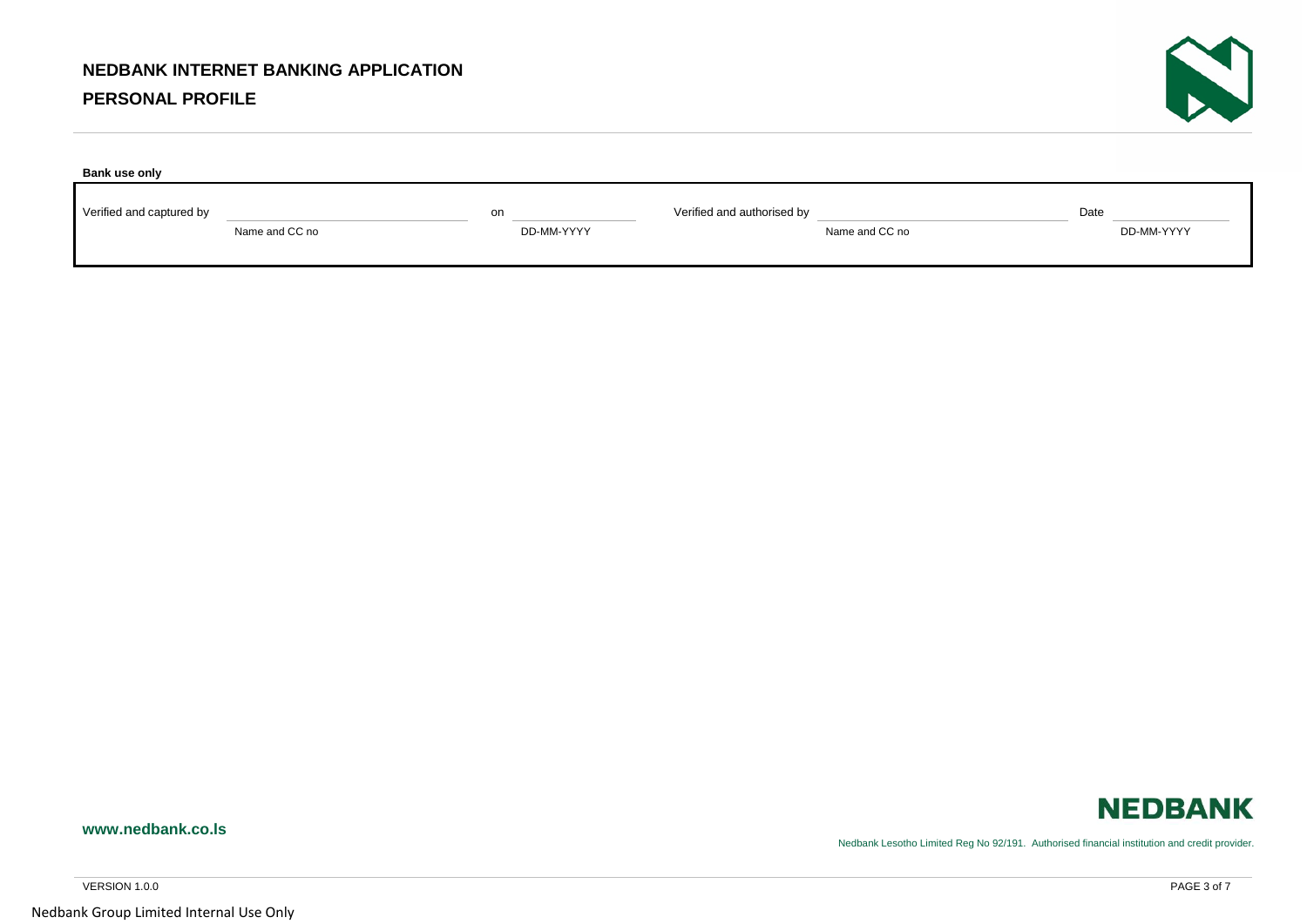

#### **GENERAL TERMS AND CONDITIONS**

#### applicable to

#### (hereinafter referred to as 'the client')

and **NEDBANK LESOTHO LIMITED** (hereinafter referred to as 'the bank')

The following terms and conditions are applicable to Nedbank Electronic Banking Services ('the services'), which Nedbank Lesotho Limited Reg No 92/191 ('we') will provide to the client upon formal approval of the client by the bank.

You, the client, confirm that the information and instructions in the electronic banking application form are both true and correct to the best of your knowledge. In the event of incorrect information being supplied, the bank will have the right immediately to discontinue any/all of the services without notification and you specifically waive any right to hold us liable for damage suffered as a consequence of services being discontinued in this manner.

You further confirm that you understand and accept that the terms and conditions below, as set out on the bank's website and amended from time to time, will apply to the use of any of the services pursuant to the electronic banking application.

#### **1 PROFILE AND SERVICES**

- 1.1 For the purposes hereof a reference to services will include any and/or all of the various services forming part of the bank's electronic banking services, which may be linked to a client's profile and are made available to the client through the bank's systems.
- 1.2 Once we have approved the application, you will be provided with a profile number or security device, signature numbers, password and/or PIN ('confidential information') in order to use the services.
- 1.3 You will only have access to the services that are linked to your profile and only services selected in the application form (and approved) will be linked.
- 1.4 We may offer new services from time to time and reserve the right to modify, replace or discontinue any existing service without prior notice to you.
- 1.5 Services may be removed from your profile on written request by you and additional services may be linked to your profile on further application.

#### **2 PASSWORD/PIN AND EQUIPMENT**

- 2.1 Should you wish to make use of any service where a password/PIN is required, we will allocate you one in respect of your profile number. You agree to comply with all the terms and conditions in force from time to time and applicable to our services when entering your profile number and password/PIN to gain access to any of the services or profiles.
- 2.2 You must provide and maintain hardware and all consumable material required for the use of the services unless such hardware and consumable material form part of our systems. We make no representations as to the suitability of any of your hardware, software or consumable material for the use of the services.
- 2.3 You agree to make use of the services available to you after we have approved and provided the device to you in accordance with these terms and conditions.

#### **3 CLIENT'S OBLIGATIONS**

- 3.1 You acknowledge that you are aware that the rendering of the services is subject to various acts and other legislation and you undertake to comply with all applicable legislation at all times.
- 3.2 You acknowledge that your use of the services will not vary any aspect of our relationship with you and both parties agree in particular that:<br>3.2.1 the use of any service will be subject to the completion and signatur
- the use of any service will be subject to the completion and signature by your duly authorised signatory/signatories of the electronic banking application form and any other documentation or agreement required by us from time to time and the delivery thereof to a branch or electronic banking centre of the bank;
- 3.2.2 you must settle any payment obligations to the bank in accordance with the instructions issued to the bank through the service and this will not in any way entitle you to overdraw any account, unless prior arrangements have been made with us and then only in terms of such arrangements; and
- 3.2.3 the limits allocated to any of your accounts will not be exceeded.
- 3.3 You must inform us of any change in the information provided to us in the application form and confirm that you will have no claims against us if any information is incorrect.

#### 3.4 You must:

- 3.4.1 acquaint yourself with the functionality of the services and how they are to be used and, if necessary, ask us for help;
- 3.4.2 immediately change any temporary password/PIN allocated by us for the purpose of giving you access to the services for the first time;
- 3.4.3 acquaint yourself with and follow the security procedures communicated by us from time to time as well as such other procedures that may apply to the services and specifically those that may be displayed on our internet website, acknowledging that:
- 3.4.3.1. we are not obliged to prescribe or recommend any security procedures to you, but we may do so and any failure by you to follow the recommended security procedures may result in a breach of the confidentiality of your confidential information and may lead to unauthorised transactions between accounts linked to your electronic banking profile with us; and
- 3.4.3.2. any software downloaded by you from the internet and specifically our internet site, is third-party software, the licensing of which will be subject to such terms and conditions as the licensor of such software may impose and we make no representations or warranties as to the suitability of any of your information technology systems used for receiving, accessing or using the services;
- 3.4.4 ensure the safekeeping and confidentiality of all confidential information, and must particularly ensure that the confidential information is not written down and kept where it can easily be discovered.
- 3.4.5 ensure that nobody other than you is permitted to use services to which you have subscribed. If a power of attorney has been given, you must ensure that only authorised persons have access to and are allowed to use the services and businesses must ensure that only authorised employees have access to and are allowed to use the services;
- 3.4.6 notify us immediately where you reasonably become aware or suspect that confidential information has been lost or forgotten or may have fallen into the hands of an unauthorised person;
- 3.4.7 read, understand and apply the information displayed on any profile, system or electronic banking site and understand your role in respect thereof;
- 3.4.8 ensure that you have current and updated antivirus software in place to prevent, detect and remove malicious computer viruses and acknowledge that undetected viruses may corrupt and/or destroy computer programs, applications, files and potentially computer hardware. Additionally you may unintentionally transmit the virus to other computers. We will not be held responsible for any computer virus that affects your computer or software while using the services; and
- 3.4.9 acquaint yourself with any specific terms and conditions of use that may exist in relation to any of the services and will be bound by such terms and conditions as though they form part of this document.
- 3.5 You will not<br>3.5.1 cede or ass
- cede or assign any of your rights under this agreement without our prior written consent;
- 3.5.2 operate or use the service in any manner that will prejudice us; and

# **NEDBANK**

## **www.nedbank.co.ls**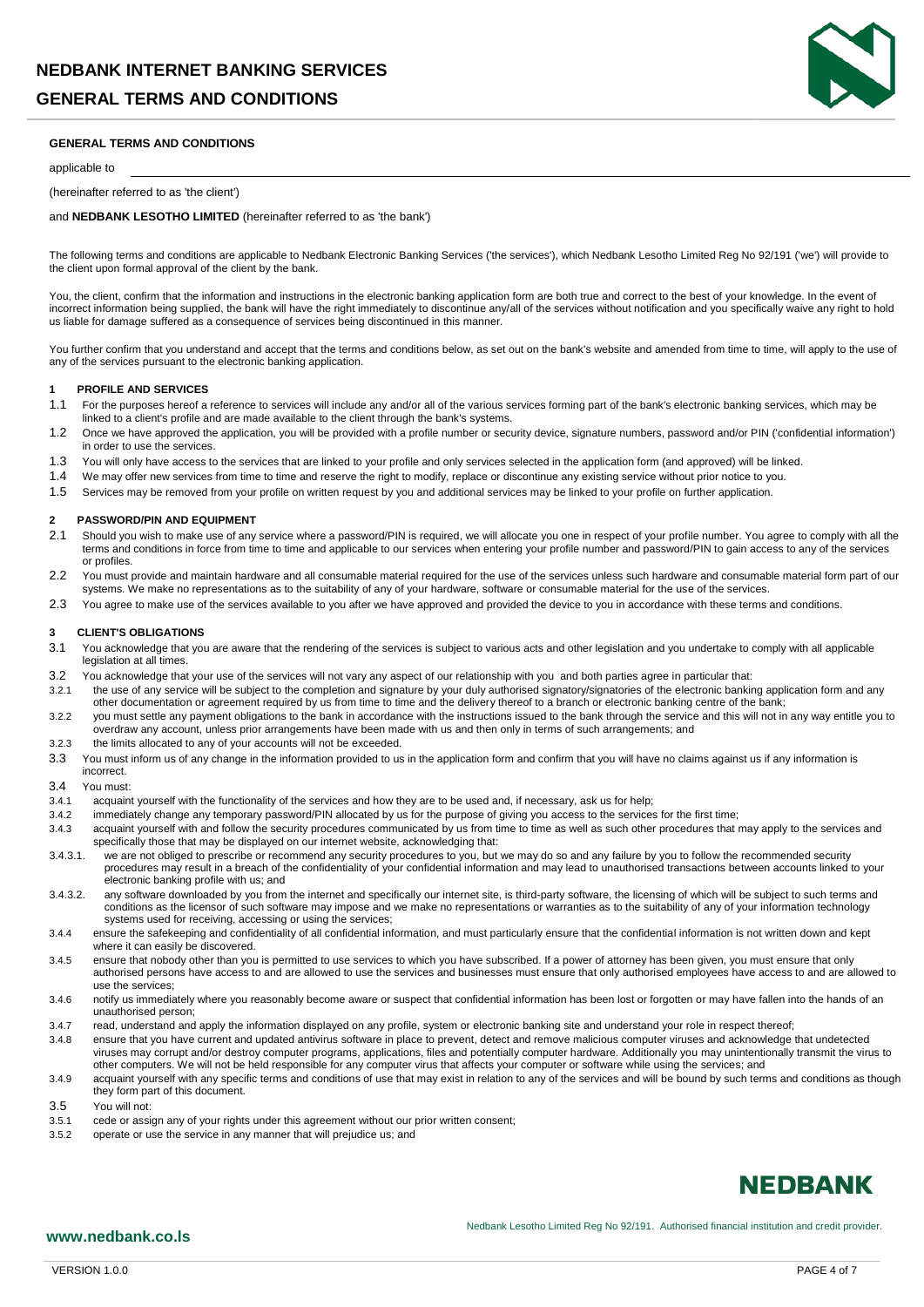

- 3.5.3 use the services for any purpose that is unlawful or that is not permitted, whether expressly or implicitly, by these terms and conditions or by any applicable law or regulation. We reserve the right, subject to applicable law, to terminate the services and your right to the services at any time and for any reason, including, without limitation, if we in our sole judgement believe that you are or have been engaged in conduct or activities that violate any of the terms and condition or our rights or if you provided us with false or misleading information.
- 3.6 You understand and accept that you may only link a business account or an account requiring multiple signatures to the profile if you have submitted to us an original written resolution or power of attorney to this effect and you must ensure that no unauthorised persons have access to the services.
- 3.7 We will be entitled and authorised to debit your accounts with the amounts of the transactions effected through the services as well as to debit your accounts with the amount of any fees applicable to the services from time to time.

#### **4 THE BANK'S OBLIGATIONS**

4.1 We will:

- 4.1.1 furnish you with temporary passwords/PINs on approving your use of the services offered in terms hereof; and
- 4.1.2 furnish you with replacement confidential information only on written notice that a password/PIN has been lost, forgotten or fallen into the wrong hands.
- 4.2 You acknowledge that:<br>4.2.1 we will neither be required
- we will neither be required to inquire into the authority of any person who uses or has used the services or passwords/PINs, nor the validity of any information you qave us for the use of the services and we will be entitled to assume (unless we have been informed in writing to the contrary) that any person in possession of the confidential information is properly authorised to conduct any and all transactions through the services;
- 4.2.2 once we have received and implemented an instruction given by you in the use of the services, you cannot countermand or amend such instruction but must follow the procedures we prescribe from time to time in respect of the various services.
- 4.2.3 If we are instructed in writing to stop a transaction, we will attempt to do so, but we will not be liable for any loss incurred, whether direct or consequential, if we fail to do so.

# **5 PAYMENTS AND TRANSFERS**

- Once payment to a third party or a transfer transaction (a transfer between your linked accounts) has been processed, a confirmation reflecting that the payment or transfer has been processed will be available to you.
- 5.2 Payments may take up to three business days to be reflected on third-party accounts.

#### **6 FAILED TRANSACTIONS**

If any transaction fails, including as a result of insufficient funds being available in your account or of a third-party account having been closed, we will not be held liable.

#### **7 INDEMNITY**

- 7.1 You hereby waive your rights in respect of and indemnify us against any demand, claim or action relating to or in connection with the services, whether directly or indirectly, unless such demand, claim or action arose as a direct consequence of the gross negligence or wilful misconduct of the bank or any of its employees.
- 7.2 Any demand, claim or action arising against us in connection with the circumstances referred to in subclause 7.1 above will be limited to direct damages. Special or consequential damages are hereby specifically excluded.
- 7.3 Without limiting the generality of subclause 7.1, you specifically waive all your rights in relation to, and indemnify and hold us harmless from, all demands, claims, actions, losses, damages that may be brought against us or which you may suffer or incur arising out of:
- 7.3.1 any delay or failure by us to act on any instruction given by using the services;
- 7.3.2 any malfunction, failure or unavailability of any system, hardware, software or equipment;
- 7.3.3 any loss or destruction of any data, power failures or corruption of storage media;
- 7.3.4 any natural phenomena, riots, acts of vandalism, sabotage, terrorism or any other event beyond our control;
- 7.3.5 any interruption or distortion of communication links or reliance by any person on incorrect, illegible, inaudible, incomplete or inaccurate information or data contained in any instructions received by us;
- 7.3.6 any use, misuse, abuse or possession of any third-party software, including, without limitation, any operating system software, browser software or any other software packages or programs;
- 7.3.7 any unauthorised access to your accounts or any breach of security or any destruction or accessing of your data or any destruction or theft of or damage to any of your equipment;
- 7.3.8 your divulging any confidential information and/or permitting unauthorised persons from having access to and/or using the services;
- 7.3.9 failure to adhere to any terms and conditions applicable to the services and/or the supplying of incorrect information or the failure or unavailability of third-party facilities or systems or the inability of a third party to process a transaction;
- 7.3.10 confidential information/documentation requested by using the services coming to the knowledge of third parties; or<br>7.3.11 fraudulent. false or altered instructions given by using the services.
- fraudulent, false or altered instructions given by using the services.

#### **8 COPYRIGHT**

- 8.1 We will at all times retain our copyright in or licence to software as well as associated information and documentation belonging to us used in the provision of the services as well as in respect of any logos, trademarks or service marks used.
- 8.2 You may not duplicate, reproduce or in any way tamper with the software and associated documents without our prior written consent.
- 8.3 In respect of third-party software we are not a party to any licence agreement entered into by you and the licensor and therefore make no warranties relating to such software, including, without limitation, warranties relating to the suitability for a particular purpose, security features or performance. You acknowledge that the use of such software will be at your own risk and indemnify us against and hold us harmless from any loss or damage you may suffer as a result of the use, abuse or possession of such software.
- 8.4 Furthermore, you understand that the use of such third-party software may be illegal in jurisdictions outside Lesotho and/or may infringe upon certain third-party intellectual property rights in such jurisdictions. You understand that, should you use any third-party software outside the boundaries of Lesotho, you must ascertain the legality of such use and obtain all necessary licences and permissions from the relevant parties. You accordingly indemnify us against and hold us harmless from any and all liability you may incur in this regard.

#### **9 DOMICILIUM AND NOTICES**

- 9.1 You choose as your domicilium citandi et executandi for the purpose of legal proceedings and for the purposes of giving or sending any notice provided for or necessary in terms of this agreement, the address given in the application form.
- 9.2 Our address for the purposes hereof is: Physical: 117 Griffith Hill, Kingsway Street, Maseru, Lesotho Postal: PO Box 1001, Maseru, 100 Attention: Head: Legal and Governance

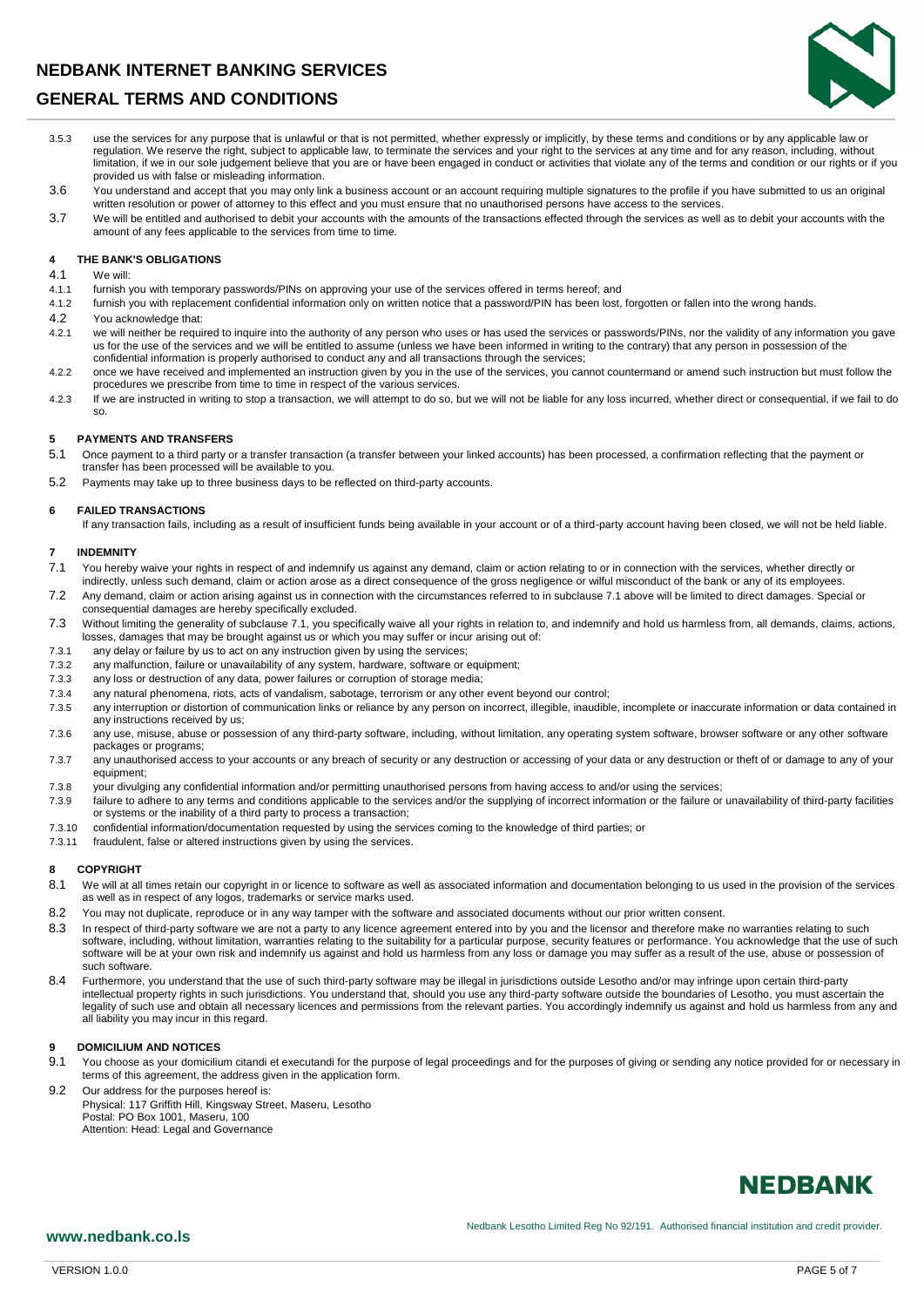

- 9.3 Any party may change its domicilium to any other physical address or fax number by written notice to the other party to that effect. Such change of address will be effective seven days after receipt of notice of the change of domicilium.
- 9.4 All notices to be given in terms of this agreement will:<br>9.4.1 be given in writing:

## 9.4.1 be given in writing;<br>9.4.2 be delivered or ser

- be delivered or sent by prepaid registered post;
- 9.4.3 if delivered, be presumed to have been received on the date of delivery;
- 9.4.4 if sent by registered post, be presumed to have been received on the 10th business day following the date of posting, unless the contrary is proved.
- 9.5 Notwithstanding the above, any notice actually received by the party to whom the notice is addressed will be deemed to have been properly given and received, notwithstanding that such notice has not been given in accordance with the provisions of this clause.

#### **10 PREPAID AND VALUE-ADDED SERVICES**

You must ensure that all information used when purchasing prepaid and using value-added services is accurate, as these are non-reversible.

#### **11 GENERAL**

- 11.1 These terms and conditions govern the relationship between you and the bank in respect of the services. Should there, however, be a conflict between the provisions hereof and the provisions of any agreement relating to a specific service used by you, then the provisions of that agreement, only insofar as they conflict with the provisions hereof, will take precedence.
- 11.2 We may effect electronic funds transfers in respect of the accounts of which the numbers are provided in a payment instruction. **You acknowledge that we will not be obliged to verify the destination account numbers, parties' names or the amounts involved in any instruction, and if there is a discrepancy between the destination account number and the name of the party concerned, the destination account number will prevail.**
- 11.3 Notwithstanding the aforegoing terms and conditions, you acknowledge and accept that we may from time to time amend such terms and conditions insofar as they relate to your use of the services. In pursuance of the aforegoing you confirm that:
- 11.3.1 you are aware that all such changes will be reflected in the terms and conditions published on our internet site; and
- 11.3.2 by entering your confidential information to gain access to the services, you are bound by the terms and conditions in force at that point in time as they may appear on our internet site.
- 11.4 In this agreement, unless expressly indicated otherwise:<br>11.4.1 the singular will include the plural and vice versa:
- 
- 11.4.1 the singular will include the plural and vice versa;<br>11.4.2 natural persons will include created entities. whet natural persons will include created entities, whether incorporated or not; and
- 11.4.3 one gender includes the others.
- 11.5 This agreement will be interpreted in accordance with and governed by the laws of Lesotho, notwithstanding that any instruction emanated from outside the borders of Lesotho.

#### **12 BREACH**

Should you breach any term or fail to perform any of your obligations in terms of this or any other agreement with us, we may, without notice, cancel this agreement and withdraw the services with immediate effect, without prejudice to our rights to recover:

- 12.1 any amounts due to us in terms of this agreement; and
- 12.2 any loss or damage suffered by us because of your breach of any term of this agreement or our cancellation of this agreement or the withdrawal of the services.

#### **13 DISPUTE**

- 13.1 Should any dispute arise at any time between us and you relating to any matter arising out of any use of the services, such dispute will be finally resolved by means of arbitration and by an arbitrator appointed by the parties jointly, or if no consensus can be reached on the identity of the arbitrator within seven business days after arbitration has been demanded, by an arbitrator appointed by the President of the Law Society of Lesotho. You agree that, in pursuance hereof, either you or us may demand that a dispute be referred to arbitration by giving written notice to that effect to the other party.
- 13.2 This clause does not preclude either party from obtaining urgent interim relief from a court with competent jurisdiction pending the decision of the arbitrator, nor does it preclude us, at our sole discretion, from instituting legal action in a court of competent jurisdiction. If we have to institute action against you for recovery of any debt or damages arising out of the operation of the services, you agree to pay all costs on the scale as between an attorney and own client (including collection commission and any other sundry charges). The arbitration referred to herein will be held at Maseru in the English language and will be held immediately with a view to be completed within 21 days after it is demanded. You irrevocably agree that the decision of the arbitrator in the arbitration proceedings:
- 13.2.1 will be final and binding on you;
- 13.2.2 will be carried into effect; and
- 13.2.3 may be made an order of court of competent jurisdiction.
- 13.3 The arbitrator will decide the matter submitted to him according to the applicable laws of Lesotho and the arbitrator may determine any aspect relating to the costs of the arbitration.
- 13.4 This clause 13 is severable from the rest of the terms and conditions and will remain valid and binding on you notwithstanding any cancellation of your electronic banking services with us or any discontinuation by us of any or all of the services.

#### **14 TERMINATION**

Notwithstanding anything contained above, either party may terminate the agreement at any time by giving such notice as may be required in respect of each service utilised, except that, in the event of any change in any law or the application thereof, which would prejudice us should we continue with the rendering of any service, we may terminate the agreement on 48 hours' written notice to you.

#### **15 SPECIFIC TERMS AND CONDITIONS OF USE**

You must acquaint yourself with any specific terms and conditions of use that may exist in relation to any of the services and will be bound by such terms as though they formed part of this document.

#### **16 CHEQUE DEPOSITS AND AVAILABLE BALANCE**

## 16.1 You acknowledge the following:<br>16.1.1 Cheque deposits may be refle

- 16.1.1 Cheque deposits may be reflected as 'Available Balance' before the cheques have been cleared, which may create the wrong impression that cash is available.
- 16.1.2 Withdrawals or payments against uncleared cheque deposits are done at your own risk and, should the cheque be stopped, returned or be unpaid in any other way, you will be liable for repayment of all amounts used.
- 16.1.3 Notwithstanding the 'Available Balance' indicator, you should verify the nature of all deposits (and especially those from unfamiliar sources) before withdrawals or payments are made.

#### **17 FATCA POLICY**

# **NEDBANK**